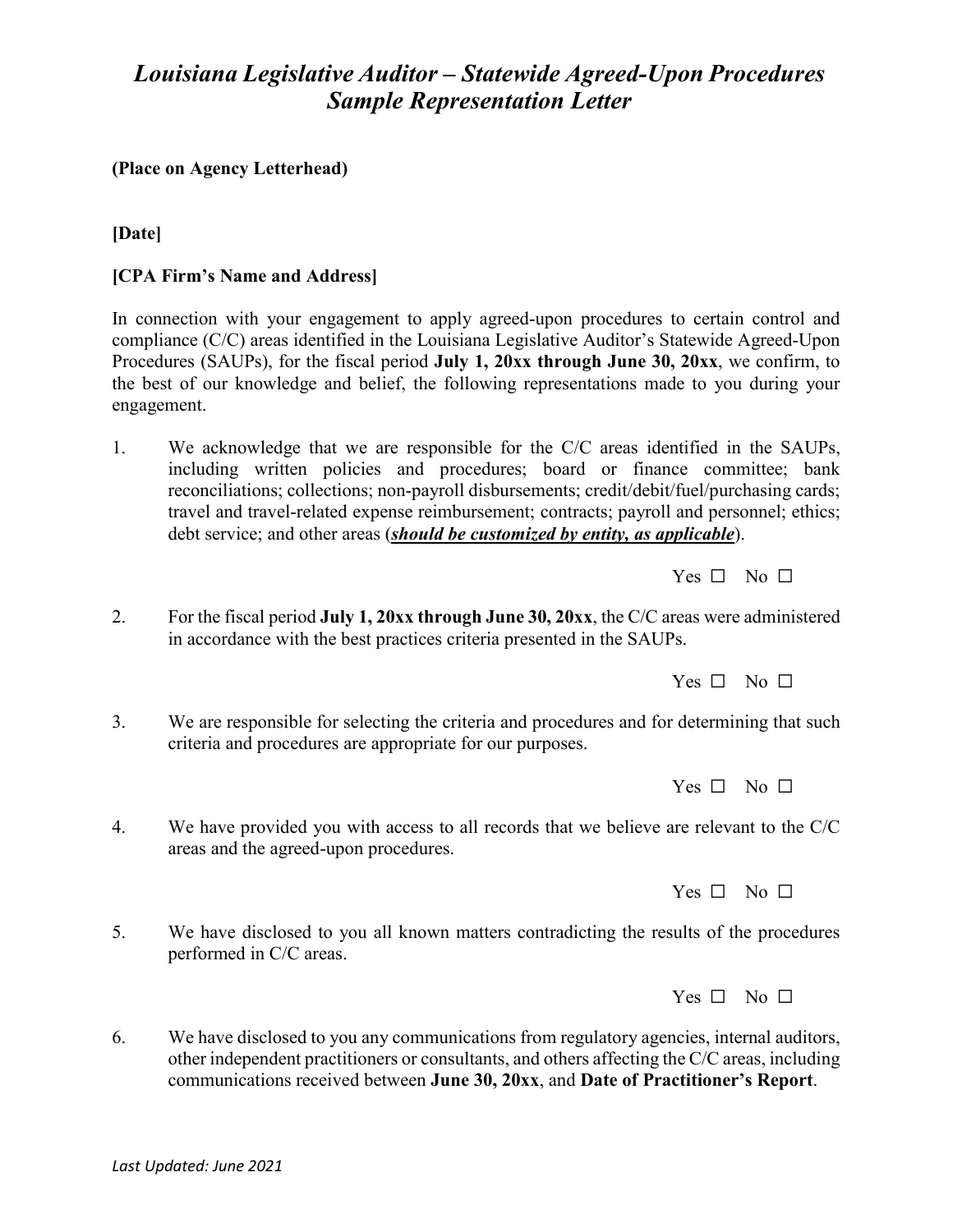7. We represent that the listing of bank accounts for the fiscal period that we provided to you is complete. We also represent that we have identified and disclosed to you our main operating account.

8. We represent that the listing of deposit sites for the fiscal period that we provided to you is complete.

9. We represent that the listing of collection locations for the fiscal period that we provided to you is complete.

10. We represent that the listing of locations that process payments for the fiscal period that we provided to you is complete.

11. We represent that the non-payroll disbursement transaction population for each location that processes payments for the fiscal period that we provided to you is complete.

12. We represent that the listing of all active credit cards, bank debit cards, fuel cards, and Pcards (cards) for the fiscal period, including the card numbers and the names of the persons who maintained possession of the cards, that we provided to you is complete.

13. We represent that the listing of all travel and travel-related expense reimbursements during the fiscal period that we provided to you is complete.

14. We represent that the listing of all agreements/contracts (or active vendors) for professional services, materials and supplies, leases, and construction activities that were initiated or renewed during the fiscal period that we provided to you is complete.

Yes  $\Box$  No  $\Box$ 

Yes □ No □

Yes  $\Box$  No  $\Box$ 

 $Yes \Box No \Box$ 

 $Yes \Box No \Box$ 

 $Yes \Box No \Box$ 

Yes □ No □

 $Yes \Box No \Box$ 

 $Yes \Box No \Box$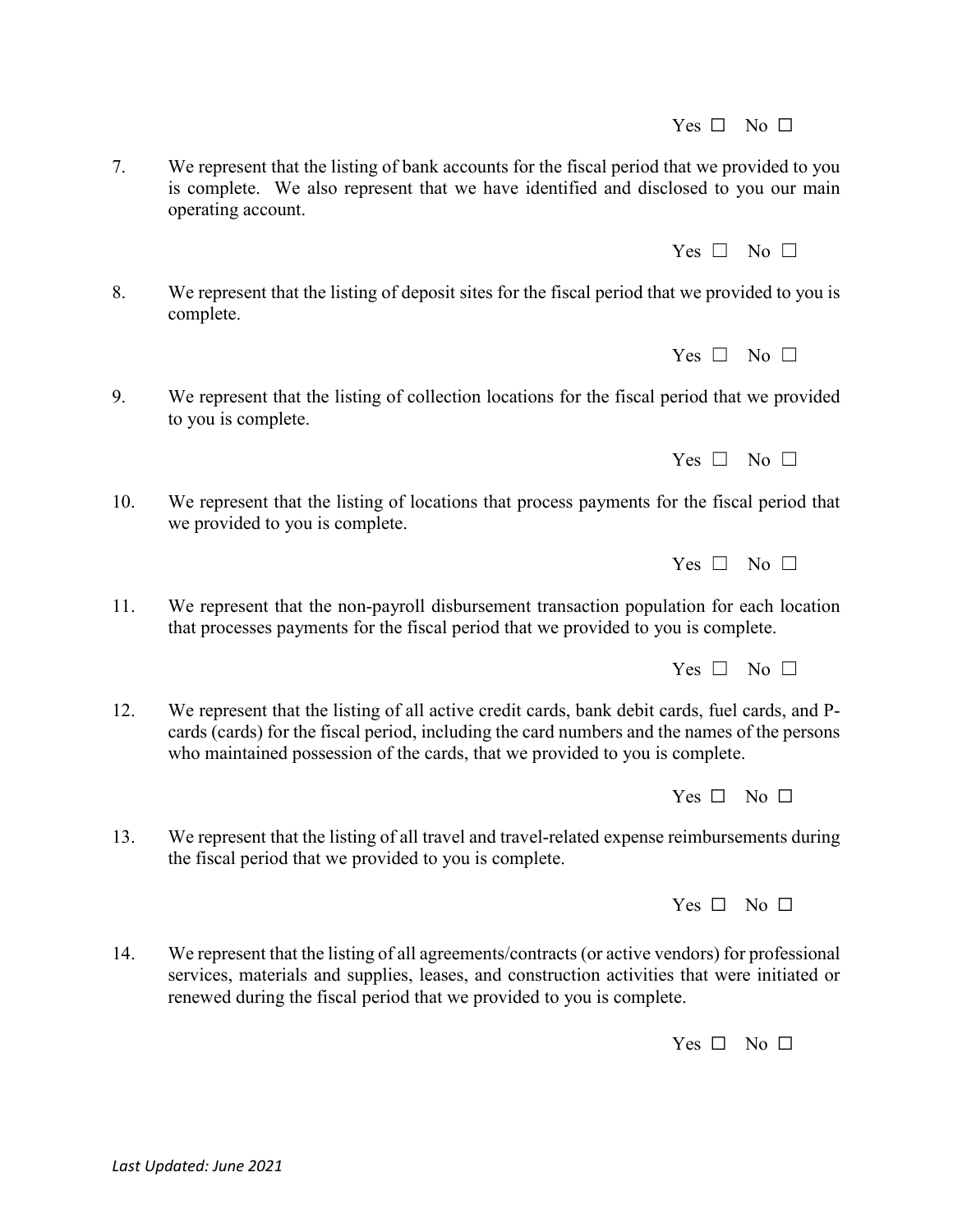15. We represent that the listing of employees/elected officials employed during the fiscal period that we provided to you is complete.

Yes □ No □

16. We represent that the listing of employees/officials that received termination payments during the fiscal period that we provided to you is complete.

 $Yes \Box No \Box$ 

17. We represent that the employer and employee portions of payroll taxes, retirement contributions, health insurance premiums, and workers' compensation premiums have been paid, and associated forms have been filed, by required deadlines during the fiscal period.

Yes □ No □

18. We represent that the listing of bonds/notes issued during the fiscal period that we provided to you is complete.

Yes □ No □

19. We represent that the listing of bonds/notes outstanding at the end of the fiscal period that we provided to you is complete.

 $Yes \Box No \Box$ 

20. We represent that the listing of misappropriations of public funds and assets during the fiscal period that we provided to you is complete.

Yes  $\Box$  No  $\Box$ 

21. We are not aware of any material misstatements in the C/C areas identified in the SAUPs.

Yes □ No □

22. We have disclosed to you [*list other matters as you have deemed appropriate*].

Yes □ No □

23. We have responded fully to all inquiries made by you during the engagement.

Yes  $\Box$  No  $\Box$